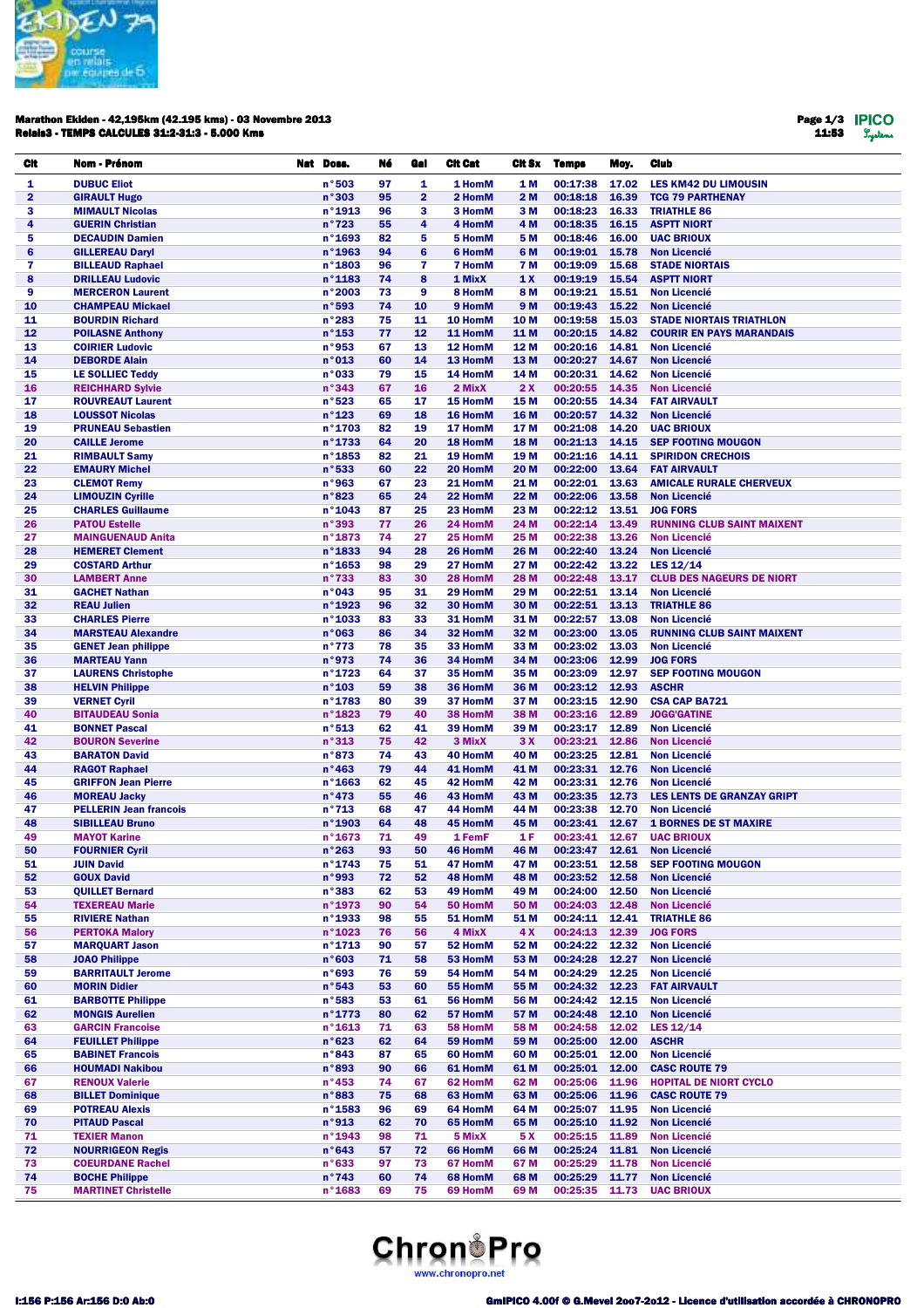

## Marathon Ekiden - 42,195km (42.195 kms) - 03 Novembre 2013 Relais3 - TEMPS CALCULES 31:2-31:3 - 5.000 Kms

Page 2/3 11:53

| CIt        | Nom - Prénom                                           | Nat Doss.                           | Né       | Gal        | <b>Cit Cat</b>       | Cit Sx                 | Temps                      | Moy.           | Club                                                           |
|------------|--------------------------------------------------------|-------------------------------------|----------|------------|----------------------|------------------------|----------------------------|----------------|----------------------------------------------------------------|
| 76         | <b>GOICHON Eric</b>                                    | n°703                               | 65       | 76         | 70 HomM              | 70 M                   | 00:25:36                   | 11.73          | <b>ASPTT NIORT</b>                                             |
| 77         | <b>BLAIS Veronique</b>                                 | $n^{\circ}$ 1623                    | 67       | 77         | 71 HomM              | 71 M                   | 00:25:39                   | 11.70          | LES $12/14$                                                    |
| 78         | <b>PHAM VAN Jean luc</b>                               | n°1093                              | 55       | 78         | 72 HomM              | 72 M                   | 00:25:41                   | 11.68          | <b>ASPTT NIORT</b>                                             |
| 79         | <b>BIRAUD Stephane</b>                                 | n°1893                              | 70       | 79         | 73 HomM              | 73 M                   | 00:25:43                   | 11.67          | <b>1 BORNES DE ST MAXIRE</b>                                   |
| 80         | <b>POUILLOU Dany</b>                                   | $n^{\circ}$ 143                     | 69       | 80         | 74 HomM              | 74 M                   | 00:25:43                   | 11.67          | <b>COURIR EN PAYS MARANDAIS</b>                                |
| 81<br>82   | <b>MARCU Laurent</b><br><b>VINCENT Christelle</b>      | n°1793<br>n°573                     | 64<br>75 | 81<br>82   | 75 HomM<br>76 HomM   | 75 M<br><b>76 M</b>    | 00:25:50<br>00:25:50       | 11.62<br>11.62 | <b>CSA CAP BA721</b><br><b>JOG FORS</b>                        |
| 83         | <b>BOUDET Laetitia</b>                                 | n°813                               | 77       | 83         | 77 HomM              | 77 M                   | 00:25:51 11.61             |                | <b>Non Licencié</b>                                            |
| 84         | <b>RISSAND Ludovic</b>                                 | n°353                               | 69       | 84         | 78 HomM              | 78 M                   | 00:25:53                   | 11.59          | <b>Non Licencié</b>                                            |
| 85         | <b>MESLE Corinne</b>                                   | $n^{\circ}$ 163                     | 65       | 85         | 79 HomM              | 79 M                   | 00:26:01 11.54             |                | <b>MCAP</b>                                                    |
| 86         | <b>GIRARD Aurelien</b>                                 | $n^{\circ}213$                      | 79       | 86         | 80 HomM              | 80 M                   | 00:26:01                   | 11.53          | <b>Non Licencié</b>                                            |
| 87         | <b>CHALLET Rodolphe</b>                                | n°1843                              | 73       | 87         | 81 HomM              | 81 M                   | 00:26:03                   | 11.52          | <b>Non Licencié</b>                                            |
| 88         | <b>AYME Maurine</b>                                    | n°333                               | 97       | 88         | 82 HomM              | 82 M                   | 00:26:06                   | 11.50          | <b>Non Licencié</b>                                            |
| 89         | <b>THIBAULT Amandin</b><br><b>TIGNON Jean francois</b> | $n^{\circ}763$<br>n°1193            | 88<br>72 | 89<br>90   | 83 HomM              | 83 M                   | 00:26:12<br>00:26:14       | 11.45<br>11.44 | <b>Non Licencié</b>                                            |
| 90<br>91   | <b>PUAUD Patricia</b>                                  | $n^{\circ}753$                      | 60       | 91         | 84 HomM<br>85 HomM   | 84 M<br>85 M           | 00:26:29                   | 11.33          | <b>Non Licencié</b><br><b>Non Licencié</b>                     |
| 92         | <b>DAIGRE Patricia</b>                                 | n°083                               | 53       | 92         | 6 MixX               | 6 X                    | 00:26:32                   | 11.31          | <b>ASCHR</b>                                                   |
| 93         | <b>L'HOMMELET Severine</b>                             | n°663                               | 96       | 93         | 86 HomM              | 86 M                   | 00:26:41                   | 11.25          | <b>Non Licencié</b>                                            |
| 94         | <b>MORNET Veronique</b>                                | n°1013                              | 63       | 94         | 87 HomM              | 87 M                   | 00:26:43                   | 11.23          | <b>LA L'EGRAY'S CLUB</b>                                       |
| 95         | <b>JAGUENEAU Christian</b>                             | $n^{\circ}$ 1603                    | 48       | 95         | 88 HomM              | 88 M                   | 00:26:56                   | 11.14          | LES $12/14$                                                    |
| 96         | <b>ROULLET Francoise</b>                               | $n^{\circ}$ 1103                    | 65       | 96         | 89 HomM              | 89 M                   | 00:26:56                   | 11.14          | <b>ASPTT NIORT</b>                                             |
| 97         | <b>AIME Marylene</b>                                   | n°613                               | 67       | 97         | 90 HomM              | 90 M                   | 00:26:57                   | 11.14          | <b>Non Licencié</b><br><b>Non Licencié</b>                     |
| 98<br>99   | <b>DENERVAUD Sandra</b><br><b>LAURIER Nathalie</b>     | n°023<br>n°273                      | 78<br>74 | 98<br>99   | 91 HomM<br>92 HomM   | 91 M<br>92 M           | 00:27:03<br>00:27:05 11.08 | 11.09          | <b>STADE NIORTAIS TRIATHLON</b>                                |
| 100        | <b>BITSCHE Celine</b>                                  | $n^{\circ}$ 413                     | 70       | 100        | 7 MixX               | <b>7 X</b>             | 00:27:11                   | 11.04          | <b>Non Licencié</b>                                            |
| 101        | <b>RENOU Patricia</b>                                  | n°1573                              | 53       | 101        | 8 MixX               | 8 X                    | 00:27:12                   | 11.03          | <b>Non Licencié</b>                                            |
| 102        | <b>ETIEN Nadege</b>                                    | n°903                               | 69       | 102        | 2 FemF               | 2 F                    | 00:27:17                   | 11.00          | <b>CASC ROUTE 79</b>                                           |
| 103        | <b>CARON Beatrice</b>                                  | n°1813                              | 60       | 103        | 93 HomM              | 93 M                   | 00:27:18                   | 10.99          | <b>JOGG'GATINE</b>                                             |
| 104        | <b>PUBERT Sebastien</b>                                | n°803                               | 79       | 104        | 94 HomM              | 94 M                   | 00:27:21                   | 10.97          | <b>Non Licencié</b>                                            |
| 105        | <b>BODIN Valerie</b>                                   | n°1053                              | 71       | 105        | 9 MixX               | 9 X                    | 00:27:22                   | 10.96          | <b>Non Licencié</b>                                            |
| 106        | <b>THOMAS Patrick</b>                                  | n°293                               | 59       | 106        | 95 HomM              | 95 M                   | 00:27:40                   | 10.85          | <b>STADE NIORTAIS TRIATHLON</b>                                |
| 107<br>108 | <b>EESES Christian</b><br><b>SECHET Bernadette</b>     | n°943<br>$n^{\circ}$ 1063           | 59<br>62 | 107<br>108 | 96 HomM<br>10 MixX   | 96 M<br>10 X           | 00:27:42<br>00:27:50       | 10.83<br>10.78 | <b>COURIR DANS CHATELLERAULT</b><br><b>Non Licencié</b>        |
| 109        | <b>LAMOUR Ronan</b>                                    | n°833                               | 74       | 109        | 97 HomM              | 97 M                   | 00:27:59                   | 10.72          | <b>Non Licencié</b>                                            |
| 110        | <b>BLOND Christine</b>                                 | n°933                               | 63       | 110        | 3 FemF               | 3 F                    | 00:28:00                   | 10.72          | <b>COURIR DANS CHATELLERAULT</b>                               |
| 111        | <b>NICOLAS Claude</b>                                  | $n^{\circ}$ 1593                    | 48       | 111        | 98 HomM              | 98 M                   | 00:28:05                   | 10.68          | <b>Non Licencié</b>                                            |
| 112        | <b>COUTURIER Nathalie</b>                              | $n^{\circ}403$                      | 74       | 112        | 99 HomM              | 99 M                   | 00:28:14                   | 10.63          | <b>Non Licencié</b>                                            |
| 113        | <b>FERLAY Nathalie</b>                                 | n°053                               | 70       | 113        | 100 HomM             | 100 M                  | 00:28:16                   | 10.62          | <b>Non Licencié</b>                                            |
| 114        | <b>GUILLOTON Manuela</b>                               | n°1983                              | 75       | 114        | 101 HomM             | 101 M                  | 00:28:21                   | 10.59          | <b>Non Licencié</b>                                            |
| 115        | <b>MERCIER Jacques</b>                                 | n°673                               | 63       | 115        | 102 HomM             | 102 M                  | 00:28:23                   | 10.57          | <b>Non Licencié</b>                                            |
| 116<br>117 | <b>CHABEAUDIE Sandrine</b><br><b>USARCH Ammie</b>      | n°253<br>n°233                      | 75<br>83 | 116<br>117 | 4 FemF<br>103 HomM   | 4F<br>103 M            | 00:28:23<br>00:28:28       | 10.57<br>10.54 | <b>Non Licencié</b><br><b>Non Licencié</b>                     |
| 118        | <b>BOISSELET Geraldine</b>                             | n°853                               | 79       | 118        | 104 HomM             | 104 M                  | 00:28:37                   | 10.48          | <b>Non Licencié</b>                                            |
| 119        | <b>PETIT Manon</b>                                     | n°923                               | 89       | 119        | 105 HomM             | 105 M                  | 00:28:40                   | 10.47          | <b>Non Licencié</b>                                            |
| 120        | <b>ARCICAULT Annie</b>                                 | n°983                               | 51       | 120        | 11 MixX              | 11 X                   | 00:28:41                   | 10.46          | <b>ASPTT MONCOUTANT</b>                                        |
| 121        | <b>FENIOUX Isabelle</b>                                | $n^{\circ}433$                      | 67       | 121        | 106 HomM             | 106 M                  | 00:28:53                   | 10.39          | <b>Non Licencié</b>                                            |
| 122        | <b>AUGUSTIN Melanie</b>                                | n°1993                              | 84       | 122        | 107 HomM             | 107 M                  | 00:29:10                   | 10.29          | <b>Non Licencié</b>                                            |
| 123        | <b>AL TAI Sophia</b>                                   | n°203                               | 80       | 123        | 108 HomM             | 108 M                  | 00:29:16                   | 10.25          | <b>Non Licencié</b>                                            |
| 124<br>125 | <b>BELLIVIER-BONNEAU Eva</b>                           | $n^{\circ}$ 1863                    | 80<br>65 | 124<br>125 | 109 HomM<br>5 FemF   | 109 <sub>M</sub><br>5F | 00:29:17                   | 10.25          | <b>Non Licencié</b><br>00:29:17 10.25 COURIR EN PAYS MARANDAIS |
| 126        | <b>SOUCHET Karine</b><br><b>PIGEAULT Cecile</b>        | $n^{\circ}$ 133<br>$n^{\circ}$ 1633 | 70       | 126        | 110 HomM             | 110 M                  | 00:29:19                   |                | 10.23 LES 12/14                                                |
| 127        | <b>VEZIEN Sonia</b>                                    | $n^{\circ}483$                      | 63       | 127        | <b>111 HomM</b>      | 111 M                  | 00:29:47                   | 10.08          | <b>FLYING BASKETS</b>                                          |
| 128        | <b>CAQUINEAU Maryline</b>                              | n°093                               | 60       | 128        | 112 HomM             | 112 M                  | 00:29:54                   | 10.04          | <b>ASCHR</b>                                                   |
| 129        | <b>RAMOS Patricia</b>                                  | $n^{\circ}$ 1753                    | 61       | 129        | 113 HomM             | 113 M                  | 00:29:54                   | 10.03          | <b>Non Licencié</b>                                            |
| 130        | <b>PICAUVILLE Manon</b>                                | n°653                               | 92       | 130        | 114 HomM             | 114 M                  | 00:29:59                   | 10.01          | <b>Non Licencié</b>                                            |
| 131        | <b>GOISLOT Valerie</b>                                 | n°073                               | 72       | 131        | 115 HomM             | 115 M                  | 00:30:39                   | 9.79           | <b>Non Licencié</b>                                            |
| 132        | <b>DELAGE Audrey</b>                                   | $n^{\circ}$ 1763                    | 77       | 132        | 12 MixX              | 12 <sub>X</sub>        | 00:30:40                   | 9.79           | <b>Non Licencié</b>                                            |
| 133<br>134 | <b>GIACINTI Sabine</b><br><b>SCOUFFLAIRE Fabienne</b>  | $n^{\circ}$ 113<br>n°363            | 72<br>74 | 133<br>134 | 13 MixX<br>116 HomM  | 13X<br>116 M           | 00:30:55<br>00:30:59       | 9.71<br>9.69   | <b>Non Licencié</b><br><b>Non Licencié</b>                     |
| 135        | <b>PELON Nathalie</b>                                  | n°493                               | 68       | 135        | 14 MixX              | 14 X                   | 00:31:09                   | 9.63           | <b>Non Licencié</b>                                            |
| 136        | <b>CORDE Charline</b>                                  | n°793                               | 86       | 136        | 117 HomM             | 117 M                  | 00:31:11                   | 9.62           | <b>Non Licencié</b>                                            |
| 137        | <b>BODIN Sophie</b>                                    | $n^{\circ}783$                      | 84       | 137        | 118 HomM             | 118 M                  | 00:31:12                   | 9.62           | <b>Non Licencié</b>                                            |
| 138        | <b>CHARNOLE Valerie</b>                                | n°863                               | 71       | 138        | 119 HomM             | 119 M                  | 00:31:18                   | 9.59           | <b>Non Licencié</b>                                            |
| 139        | <b>DESERT Nadine</b>                                   | n°373                               | 61       | 139        | 6 FemF               | 6F                     | 00:31:40                   | 9.48           | <b>ASPTT NIORT</b>                                             |
| 140        | <b>BARRON Julie</b>                                    | n°1883                              | 88       | 140        | 120 HomM             | 120 M                  | 00:31:45                   | 9.45           | <b>1 BORNES DE ST MAXIRE</b>                                   |
| 141        | <b>CLEMOT Aurelie</b>                                  | $n^{\circ}$ 423                     | 75       | 141        | 121 HomM             | 121 M                  | 00:31:50                   | 9.43           | <b>AMICALE RURALE CHERVEUX</b>                                 |
| 142<br>143 | <b>ORRY Bertrand</b><br><b>PRISSET Sophie</b>          | n°443<br>n°1083                     | 68<br>69 | 142<br>143 | 122 HomM<br>123 HomM | 122 M<br>123 M         | 00:31:52<br>00:32:20       | 9.42<br>9.28   | <b>HOPITAL DE NIORT</b><br><b>Non Licencié</b>                 |
| 144        | <b>DANIEL Aurore</b>                                   | $n^{\circ}$ 223                     | 87       | 144        | 15 MixX              | 15 <sub>X</sub>        | 00:33:04                   | 9.08           | <b>Non Licencié</b>                                            |
| 145        | <b>SANSEOU Nathalie</b>                                | $n^{\circ}$ 193                     | 66       | 145        | 124 HomM             | 124 M                  | 00:33:06                   | 9.06           | <b>Non Licencié</b>                                            |
| 146        | <b>DUPUY-LAFON Dolores</b>                             | n°243                               | 74       | 146        | 16 MixX              | 16 X                   | 00:34:09                   | 8.79           | <b>Non Licencié</b>                                            |
| 147        | <b>VITALLY Isabelle</b>                                | $n^{\circ}$ 1643                    | 55       | 147        | 125 HomM             | 125 M                  | 00:35:21                   | 8.49           | LES $12/14$                                                    |
| 148        | <b>GAUTHIER Maxence</b>                                | n°323                               | 93       | 148        | 126 HomM             | 126 M                  | 00:35:22                   | 8.48           | <b>Non Licencié</b>                                            |
| 149        | <b>HUGUENIN Josiane</b>                                | n°1953                              | 59       | 149        | 127 HomM             | 127 M                  | 00:35:49                   | 8.38           | <b>CONSEIL GENERAL 79</b>                                      |
| 150        | <b>ROCHER Lucette</b>                                  | n°553                               | 64       | 150        | 7 FemF               | 7 F                    | 00:35:50                   | 8.37           | <b>FAT AIRVAULT</b>                                            |